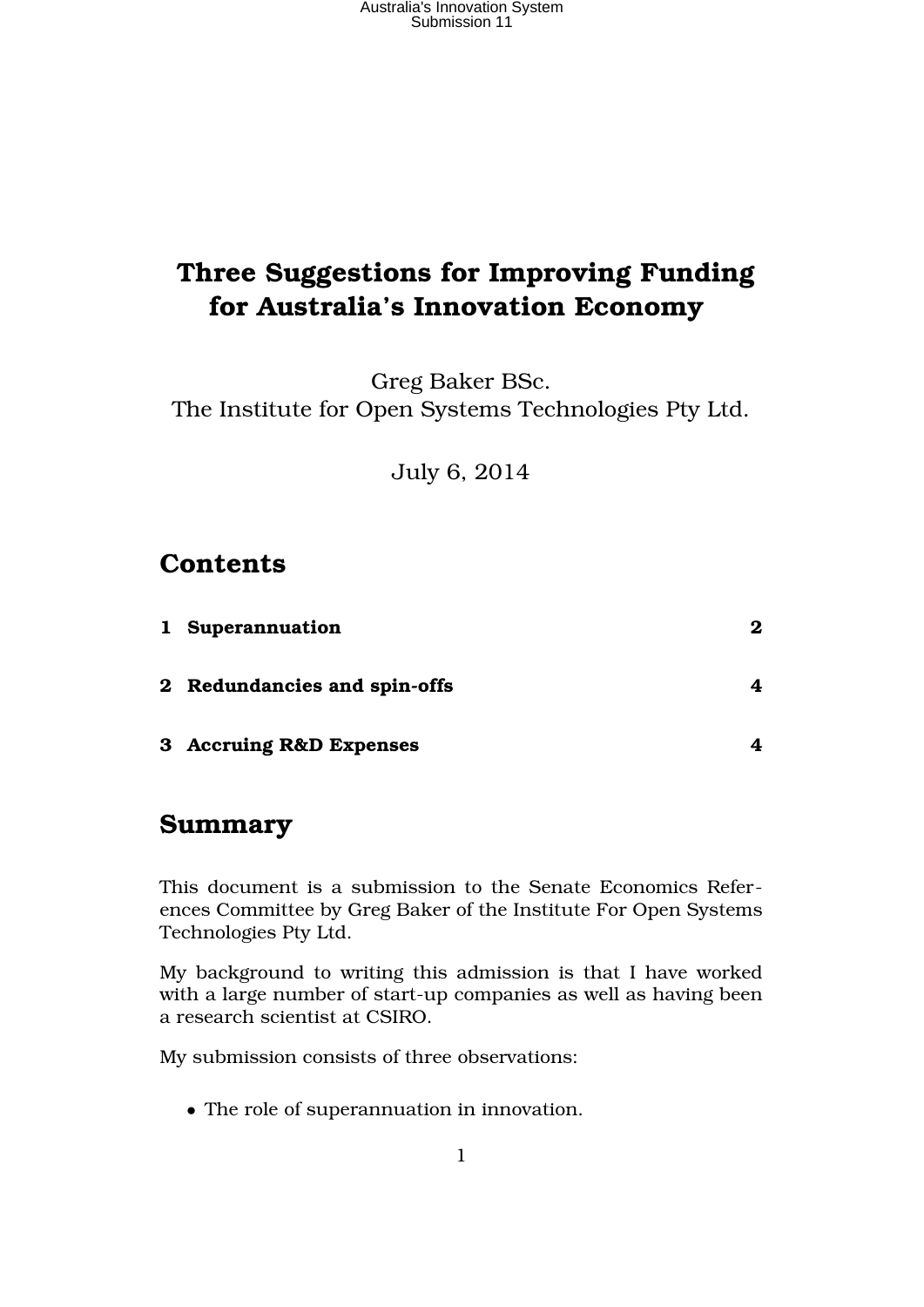*Three Suggestions for Improving Funding for Australia's Innovation Economy*

- The tax implications of redundancy payouts versus commercialisation spin-offs.
- Some subtle suggestions around the R&D tax credit and offsets

You will no doubt also receive a submission from Peter Cooper who is as close to a spokesperson for the start-up community as exists in Sydney. He will supply some detailed discussion on how some minor changes to taxation (with no loss of revenue) could make life easier for start-up founders. He calls this "stopping the geek tax". Let me emphasise how important this is, as it is a crucial step in commercialisation of any emerging technology. He has thought this through and received very good counsel on it. It needs to be taken seriously. I refer to it in a few places in this submission.

## **1 Superannuation**

One of the problems faced by the bodies funding CSIRO, NICTA and the universities, etc. is that we essentially have the public sector trying to make assessments about the commercial and scientific value of units of research and development. While this is a reasonable approach for the assessment of *scientific* value, it really makes very little sense for assessing commercial value.

At the same time, we have the situation that superannuation funds are quite short of long term investment opportunities in the Australian market. The closest we have to an investment fund dealing with science and technology would be Loftus Peak; but even they are only investing in listed technology companies.

I think there is a mismatch here because of a chicken-and-egg problem. It is not worthwhile investing funds in science, technology and engineering innovation because the overheads of setting up such a fund overwhelm the returns that could be made from a small specialist fund. And until such a fund exists, no-one knows what the returns will be like, so no-one will commit to invest to turn that small specialist fund into a larger one.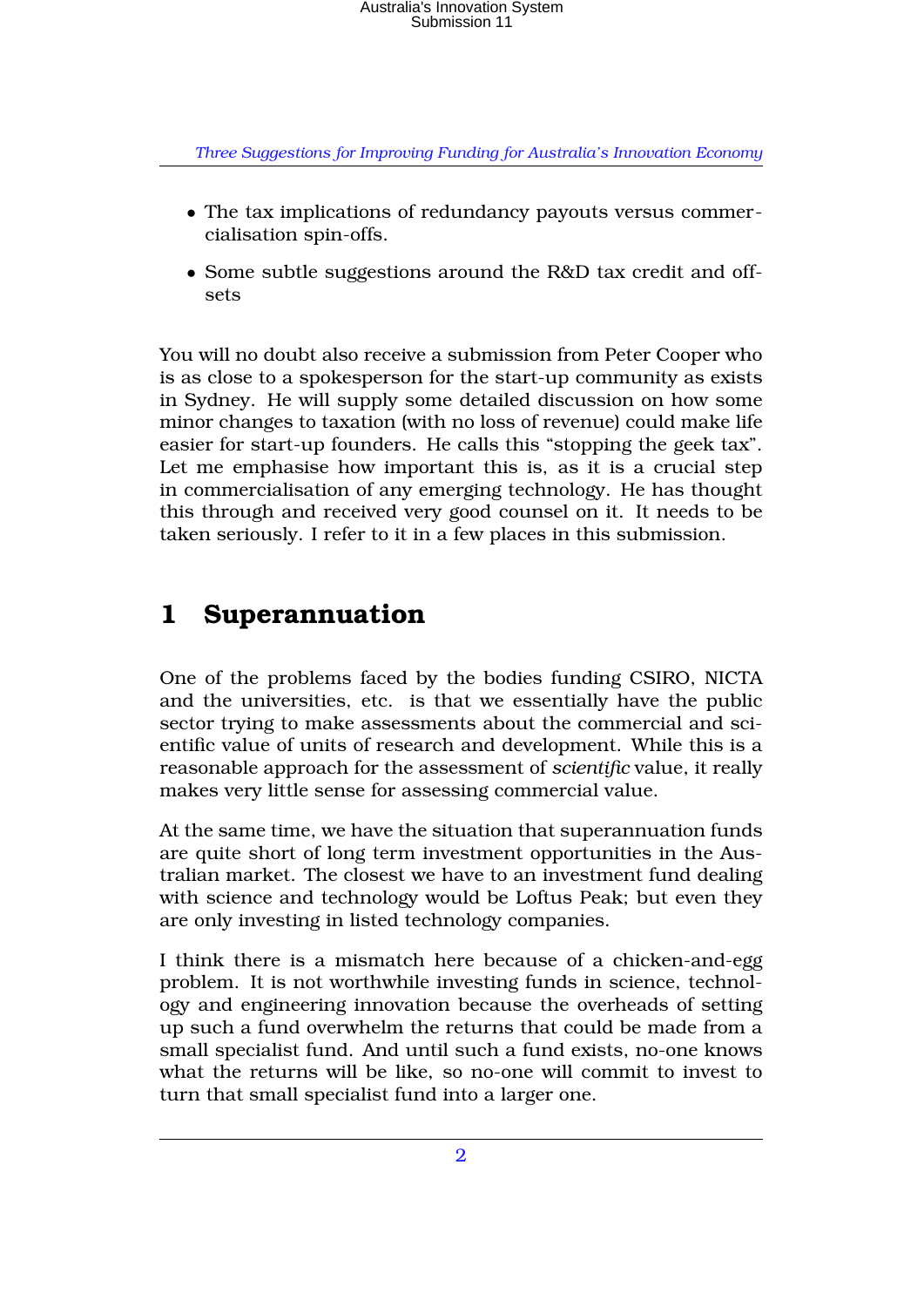*Three Suggestions for Improving Funding for Australia's Innovation Economy*

If we (for example) were to **mandate 0.1% of all superannuation funds had to be invested in innovation** this would correspond to well over a billion dollars. The Australian economy would be substantially transformed by this investment. It would become worthwhile for many actors to set up specialist funds assessing the commercial potential of new developments. As superannuation funds are audited annually anyway, this 0.1% requirement would not impose a substantial additional administrative overhead.

From the other side of the funding problem it would become much cheaper and simpler for a university research or a CSIRO scientist to access funds: if there is some commercial value to some piece of research, there will be a much larger pool of funds available searching for something to invest in. Research funding for something with commercial potential will not be a problem.

Practically speaking, it would have to be brought in slowly, with perhaps a grandfathering of superannuation wealth prior to 2014. Also, the rules around what qualifies as an innovation investment would need to be defined. My best stab at this is:

- Anything run by an accredited research organisation
- A technology start-up, as per the definition that Peter Cooper has written up for his "Stop the Geek Tax" advocacy.
- Any organisation whose R&D tax concessions or rebates are greater than (say) 10% of their revenue.

While it is doubtful that any superannuation fund today is bankrolling the next pharmaceutical wonder drug, there is no reason that they couldn't. It is an investment with an appropriate lifetime and size to interest a superannuation fund. I think this could happen with some policy intervention, and we would all be better off for it.

Fundamentally, as a matter of policy, it doesn't matter whether we devote \$X to innovation and commercialisation by appropriating tax dollars or by ear-marking \$X to superannuation savings. But the latter is likely to produce very much better *commercial* results.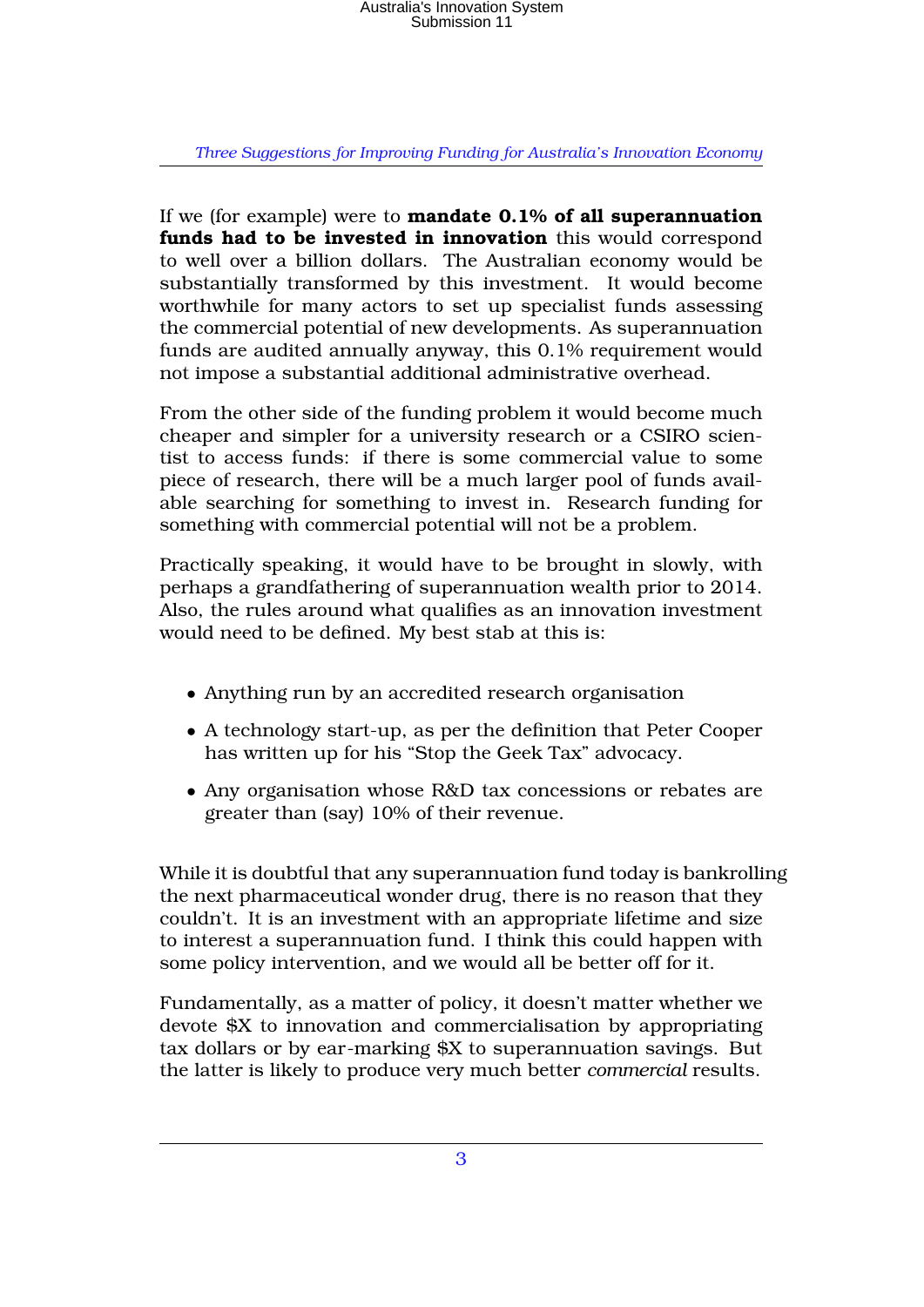*Three Suggestions for Improving Funding for Australia's Innovation Economy*

## **2 Redundancies and spin-offs**

As the inquiry is also looking for policy options that can help retain an innovation workforce, I would like to bring to the attention of the committee that the tax treatment of redundancies actually discourages innovation.

If a company decides that it needs to downsize and make redundant some workers, the company can claim a tax deduction for the redundancy payments. But if the company decides that it can't make a commercial success of some innovation even though some of the employees think that it can be done, and decides to spin those employees off in their own company with the same starting cash that would have gone into redundancy payments, then the company faces a tax liability. The company now has equity in a start-up whose valuation is not \$0.

Some variation of Peter Cooper's Stop the Geek Tax legislation might address some of these problems. We should **exempt shareholdings in start-up spin-offs from tax until there is meaningful value**.

#### **3 Accruing R&D Expenses**

There are probably opportunities for Australia's research organisations to provide value in \$5,000 chunks to Australian small businesses. I don't have any good examples of them, but accountants, management consultants, IT companies and marketers are all able provide valuable, world-class assistance to small businesses for these kinds of prices. So why can't research organisations?

I think it's because the minimum cut-off for R&D expenditure is \$20,000 per annum. If you only spend \$19,000 each year on research, you receive no government support.

As a result of this, research bodies tend not to have any contact with the 90% of Australian businesses with turnover less than \$2 million even though there may be value that can be provided there.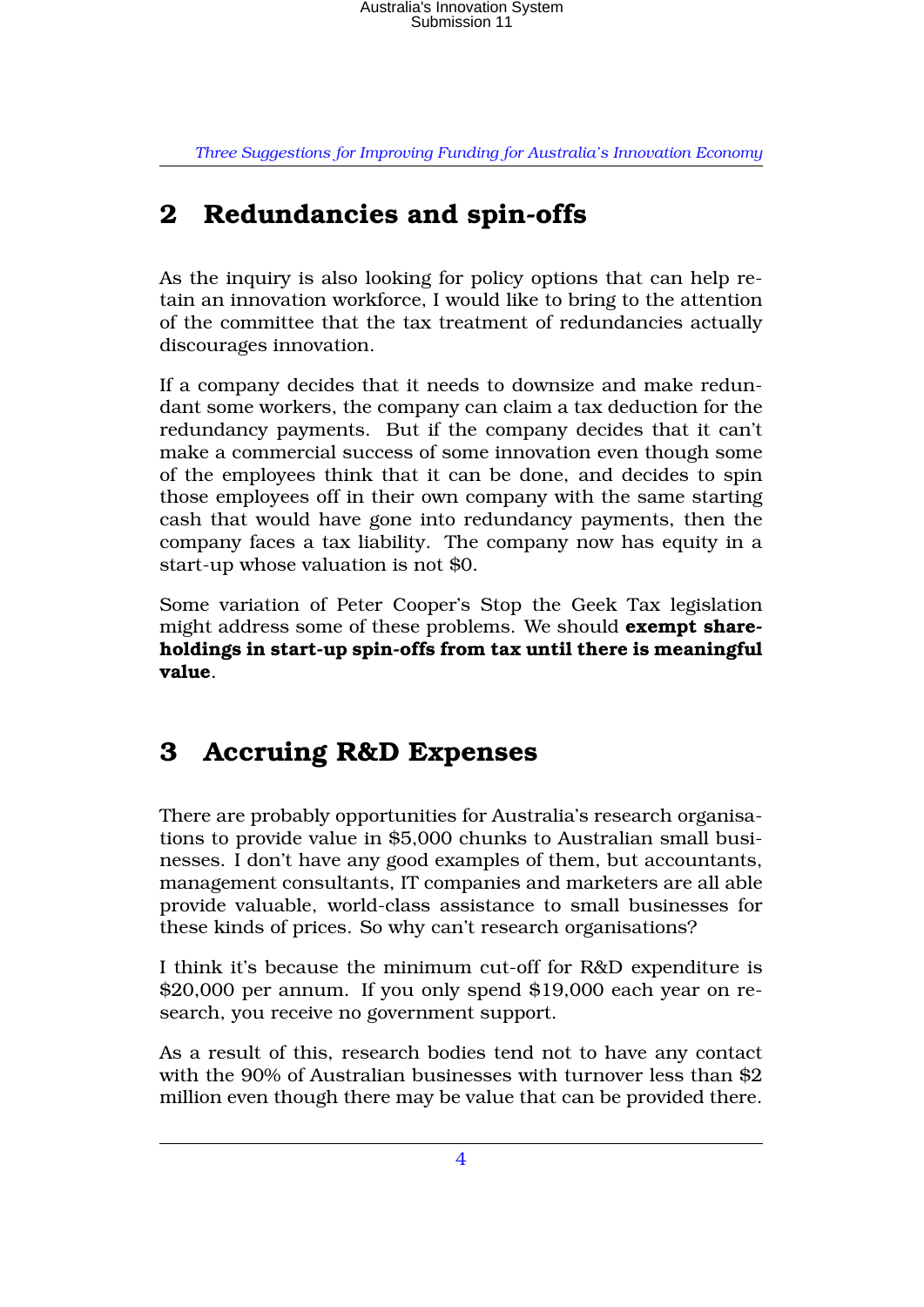### Australia's Innovation System Submission 11

*Three Suggestions for Improving Funding for Australia's Innovation Economy*

It would be impractical and expensive to lower the threshold below \$20,000 because of the costs of policing and monitoring applications. But perhaps we could let small business **accrue R&D expenses** from one year to the next, and when they have spent at least \$20,000 they can claim it in that final year.

This would encourage micro-research projects, provide an additional source of funding and increase the knowledge base of Australian small business.